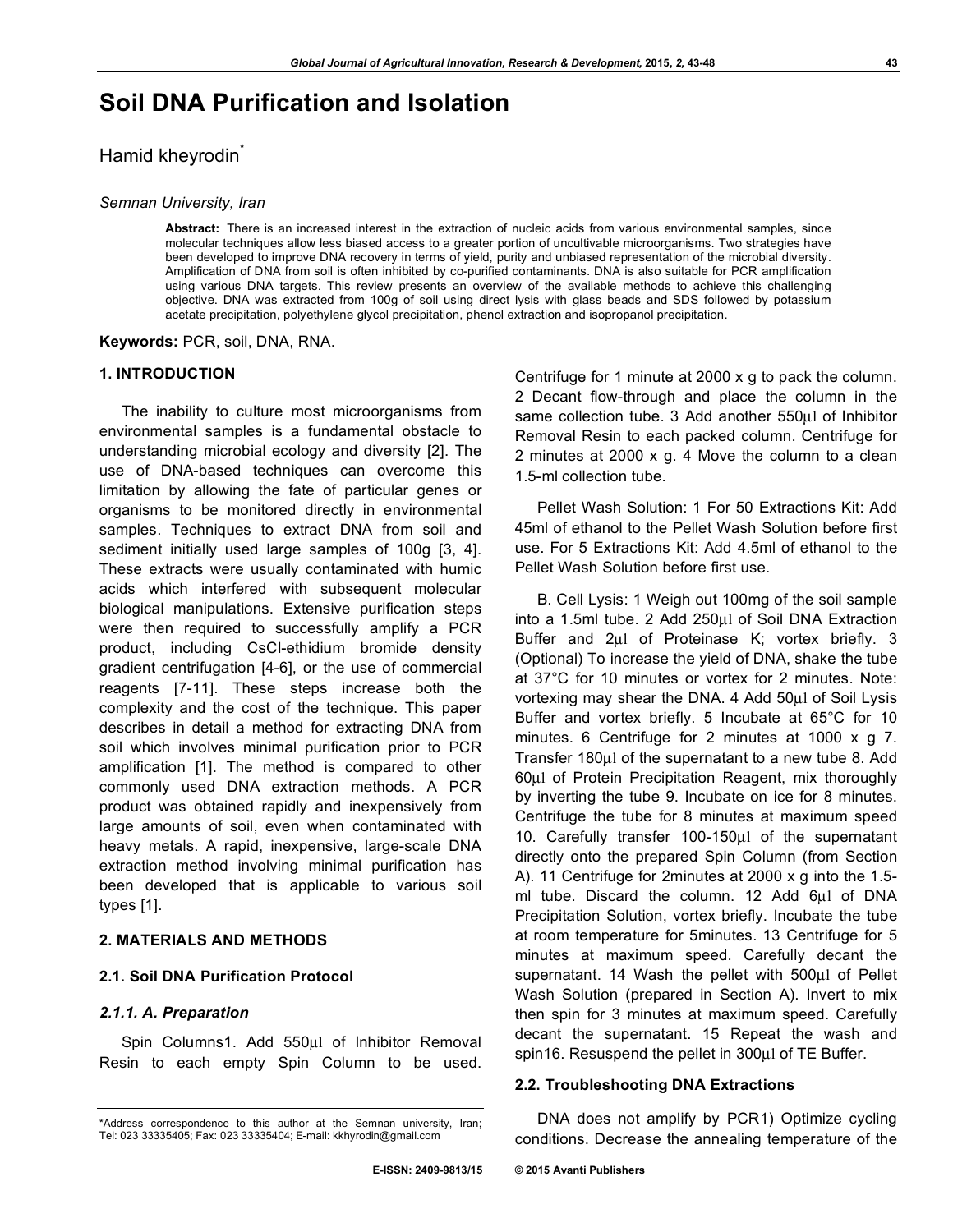cycling profile by 2 degrees or more. Some primer pairs require a lower annealing temperature (less stringent conditions) when amplifying soil DNA. (2) Use less starting material. Some environmental samples contain significantly larger amounts of enzymatic inhibitors. When using these samples, begin the extraction with less starting material (50mg). (3) Load less extract onto the column. If any color remains in the extract after the Inhibitor Removal Spin Column step, load less extract onto the column. (4) Dilute the extracted DNA. Dilute the extracted DNA 2-10 fold before

(5) Rewash the pellet with the Pellet Wash Solution. This step is important in removing residual inhibitors of DNA amplification. DNA is sheared. (1) Eliminate the vortex mixing step. Eliminate the 2minute vortex mixing step when extracting the DNA. Shake at 37°C instead or simply skip this step entirely.

Soil (loamy sand) was collected on campus at semnan university in Iran. The sokan semnan National Park Station samples represent the extremes of pristine vs polluted soils and were compared by further soil testing (Table **1**).

| рH                      | 3.90       | 6.93 |
|-------------------------|------------|------|
| Organic matter (%)      | 5.09       | 16.3 |
| Field capacity 0.33 Bar | 7.05       | 14.9 |
| CEC (cmol (+)/kg)*      | 1.1        | 18.7 |
| As (mg/kg) <sup>#</sup> | $<$ 3      | 6.9  |
| $Hg(mg/kg)^*$           | < 0.7      | 2.1  |
| $Zn(mg/kg)^*$           | 5          | 1818 |
| $Cr(mg/kg)^*$           | 3.3        | 30.4 |
| $Cd(mg/kg)^*$           | ${}_{0.4}$ | 11.4 |
| $Ni(mg/kg)^*$           | 1.7        | 98.3 |
| $Pb(mg/kg)^*$           | 15         | 520  |
| $Cu(mg/kg)^*$           | 9.5        | 268  |
| $Mn(mg/kg)^*$           | 13         | 518  |

#### **Table 1: Analysis of Soil Samples**

## **2.3. DNA Extraction Using Bead Beating (1)**

Extraction buffer (100ml of 100mM Tris-HCl [pH 8.0], 100mM sodium EDTA [pH 8.0], 1.5M NaCl) was mixed with 100g (wet weight) of soil. Glass beads (100g, Bio-Spec Products, Bartesville, U.S.) were added and the sample blended in a Bead-Beater (Bio-Spec Products) for 2 minutes. Sodium dodecyl sulphate (SDS) was added (10ml; 20%) and blending

continued for a further 5 sec. The sample was incubated at 65°C for 1hr, transferred to centrifuge bottles (250ml) and centrifuged at 6000g for 10 min. The supernatant was collected, and the soil pellet reextracted with further extraction buffer (100ml), incubation at 65°C for 10 minutes and centrifugation as above. Supernatants were transferred to centrifuge tubes (50ml) containing a half-volume of polyethylene glycol (30%)/sodium chloride (1.6M), and incubated at room temperature for 2hr. Samples were centrifuged (10,000g for 20min) and the partially purified nucleic acid pellet resuspended in 20ml of TE (10mM Tris-HCl, 1mM sodium EDTA, pH 8.0). Potassium acetate (7.5M) was added to a final concentration of 0.5M. Samples were transferred to ice for 5min then centrifuged (16,000g, 30min) at 4°C to precipitate proteins and polysaccharides. The aqueous phase was extracted with phenol/chloroform and chloroform/isoamyl alcohol [12] and DNA was precipitated by adding 0.6 volume isopropanol. After 2 hrs at room temperature, DNA was pelleted by centrifugation (16,000g for 30min) and resuspended in TE (1ml).

## **2.4. DNA Extraction Using Sonication (Modified from 13)**

Extraction buffer (100ml) was mixed with soil (50g) on ice. The mixture was sonicated using a High Intensity Ultrasonic Processor (Vibra Cell) with a standard 13mm horn solid probe for 150 seconds. The sample was cooled in ice and the sonication repeated. SDS was added (10ml; 20%) and the sample incubated at 65°C for 1hr. The sample was transferred to centrifuge bottles (250ml) and centrifuged at 6000g for 10min. The supernatant was collected, and the soil pellet re-extracted with further extraction buffer (50ml), incubation at 65°C for 10 minutes and centrifuged as above. Extraction was then continued as per bead beating method (Figure **2**).

## **2.5. DNA Extraction Using Enzymatic Lysis (Modified from 11)**

Extraction buffer (100ml) containing proteinase K (5mg) was mixed with soil (50g) in 250ml centrifuge tubes. The sample was incubated at 37°C for 30 minutes with shaking at 180rpm. SDS was added (10ml; 20%) and the sample incubated at 65°C for 90min. The supernatant was collected after centrifugation at 6000g for 10min at room temperature. Extraction was continued as per bead beating method.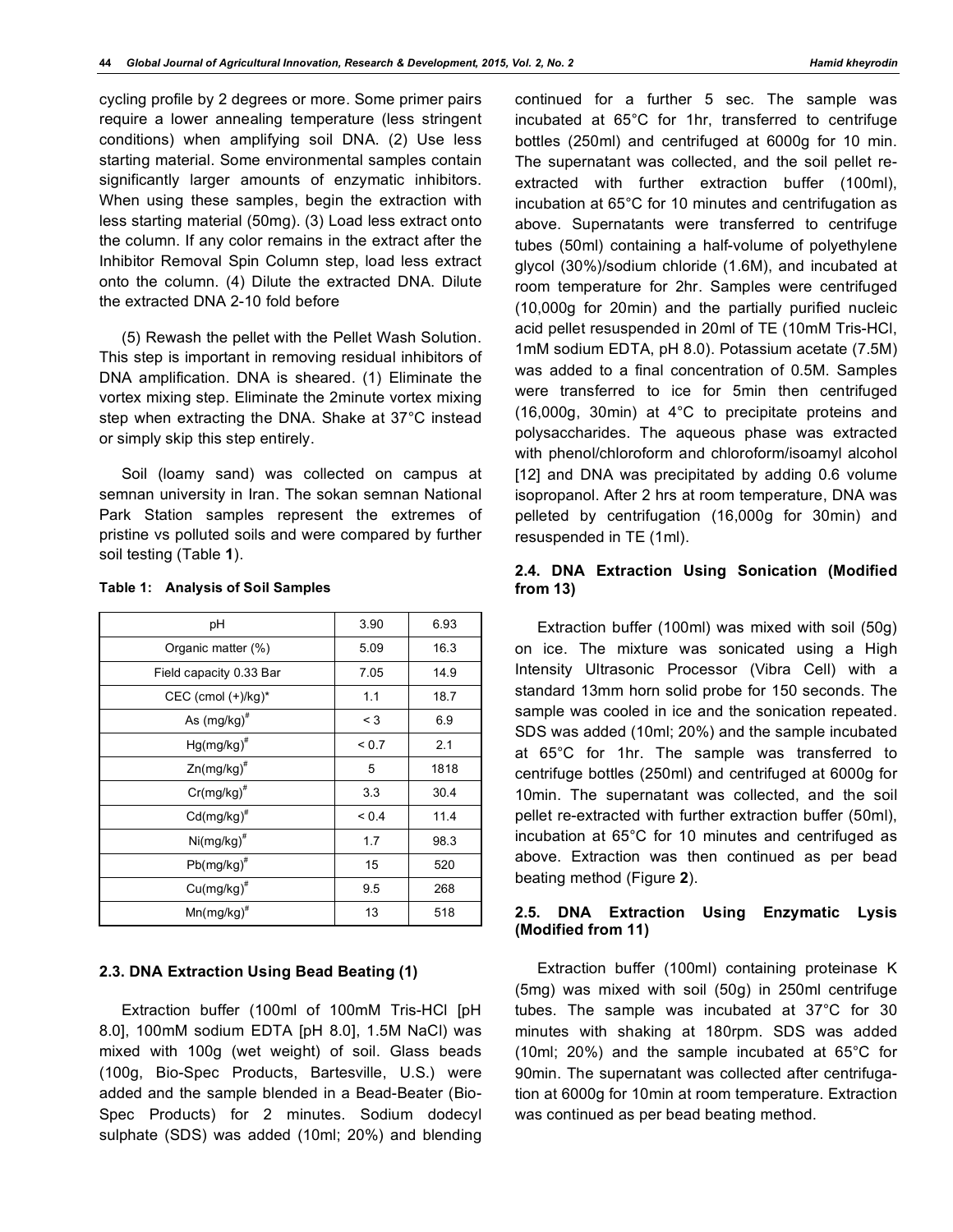# **2.6. DNA Extraction from Bacterial Cells Isolated from Soil (Modified from 4 and 14)**

The bacterial fraction of soil was separated from the inorganic or humic layer by a differential centrifugation technique [14]. Bacterial cells were lysed using lysozyme and the DNA purified using ammonium acetate precipitation and ethanol precipitation [14]. DNA was resuspended in TE.

# **3. TEST FOR CO-EXTRACTION OF CONTAMINANTS**

Co-extracted humic acids are the major contaminant when DNA is extracted from soil. These compounds absorb at 230nm whereas DNA absorbs at 260nm and protein at 280nm. To evaluate the purity of the extracted DNA, absorbance ratios at 260nm/230 nm (DNA/humic acids) and 260nm/280nm (DNA/ protein) were determined (see Tables **2** and **3**).

**Table 2: Comparison of DNA Extraction Methods Using a Single Soil**

| Method*                | Number of<br><b>Samples</b> | $A_{260/230}$                      | $A_{260/280}$    |
|------------------------|-----------------------------|------------------------------------|------------------|
| <b>Bacterial cells</b> |                             | $0.83 \pm 0.03$                    | $1.10 \pm 0.003$ |
| Chemical lysis         | 10                          | $1.06 \pm 0.03$                    | $1.31 \pm 0.03$  |
| Sonication             |                             | $1.20 \pm 0.10$<br>$1.41 \pm 0.07$ |                  |
| Bead beating           |                             | $1.82 \pm 0.05$                    | $1.69 \pm 0.02$  |

\*DNA dilute 1:100.

**Table 3: Crude DNA Ratios for Different Soil Samples Extracted Using Bead Beating**

| Samples*                     | Soil Type  | $A_{260/230}$ | $A_{260/280}$ |
|------------------------------|------------|---------------|---------------|
| Western Sydney               | Clay Ioam  | 1.22          | 1.42          |
| <b>Macquarie University</b>  | Clay Ioam  | 1.83          | 1.71          |
| Ku-Ring-Gai Chase            | Loamy sand | 1.03          | 1.30          |
| <b>Balmain Power Station</b> | Loamy sand | 1.33          | 1.53          |

\*DNA dilute 1:100.

## **4. POLYMERASE CHAIN REACTION (PCR)**

DNA (1ml of 1:50 dilution) was mixed with 9ml of Genereleaser™ (Bioventures Inc., Murfreesboro, Tennessee, USA) in a 0.5ml tube and overlaid with 2 drops of sterile mineral oil. Genereleaser™ is a proprietary agent that sequesters inhibitors of PCR. Negative controls containing water only, and Genereleaser™ only, were included in each set of reactions. Reaction tubes were heated on the high setting of a 650Watt microwave oven for 7min (4550W/min) in a microwave transparent rack (Bioventures Inc.). An Erlenmeyer flask containing 100ml of water was included as a microwave sink. Tubes were incubated for at least 10 min at 80°C in an Omn-E PCR machine (Hybaid). PCR master mix (40µl) was then added to each tube. Final concentrations of reagents were as follows:  $20 \text{m}$ M (NH<sub>4</sub>)<sub>2</sub>SO<sub>4</sub>, 75mM Tris-HCl (pH 9.0), 0.01% (w/v) Tween 20, 2mM  $MgCl<sub>2</sub>$ , 0.5mM of each primer, 0.2mM of each deoxyribonucleotide triphosphate, and 1 U Red Hot DNA Polymerase (Advanced Biotechnologies, Surrey, UK). The following thermal cycle was performed: 94°C 3min (1 cycle), 94°C 1min, 55°C 1min, 72°C 2min (35 cycles), 72°C 5min (1 cycle).

# **5. GEL ELECTROPHORESIS**

An aliquot (7µl) of each amplification reaction was analysed on 2% w/v agarose gels cast and run in TBE buffer (pH 8.3) (12). Gels were stained with ethidium bromide and photographed using transmitted U.V. light and Polaroid film (12). A 100 base pair marker (Pharmacia, LKB) was included on every gel.

# **6. RESULTS AND DISCUSSION**

DNA extraction from soil has three requirements: extraction of high molecular weight DNA; extraction of DNA free from inhibitors for subsequent molecular biological manipulations to be performed; and representative lysis of microorganisms within the sample. In this paper, we tested a number of DNA extraction methods for their ability to fulfill these requirements.

DNA extracted using sonication was more degraded than for the other methods tested. The size of DNA extracted ranged from less than 500bp to greater than 20kb in size. Methods that shear DNA, such as sonication, generally result in DNA of 100-500bp [13]. Higher molecular weight DNA is desirable for PCR since the greater the size of the DNA, the less likely is the formation of chimeras during PCR [15]. The bead beating method used here performed better than those previously reported which usually extract DNA of less than 10kb in size [3]. The DNA extraction methods that did not use sonication all produced DNA of greater than 20kb.

Organic matter is the major source of inhibitors that may be co-extracted from soil with the microbial DNA. In particular, humic acids pose a considerable problem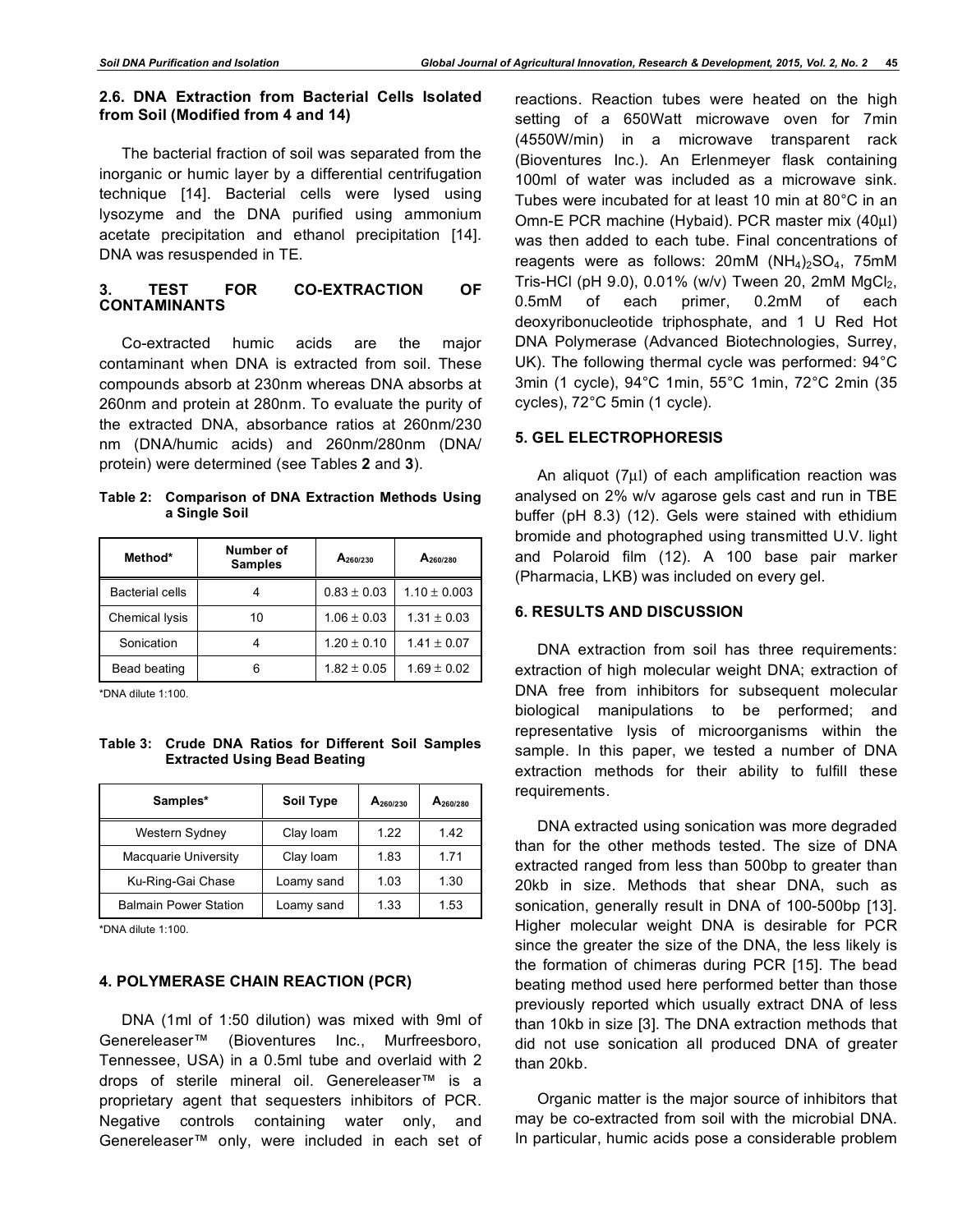and will interfere in enzymatic manipulations of DNA [5, 14, 16]. DNA polymerases have been found to be inhibited by as little as 1µl of undiluted humic-acid-like extract, regardless of the amount of DNA present [16].

The humic materials in soil have similar size and charge characteristics to DNA resulting in their copurification [17], evident by the extractions being brown in colour. Humic contaminants also interfere in DNA quantitation since they exhibit absorbance at both 230nm and at 260nm, the later used to quantitate DNA. This characteristic can be used to determine the level of contamination of humic material by examining absorbance ratios. A high 260/230 ratio (>2) is indicative of pure DNA, while a low ratio is indicative of humic acid contamination and a high 260/280 ratio (>1.7) is indicative of pure DNA, while a low ratio is indicative of protein contamination. When the DNA extraction methods were compared (Table **2**), the bead beating method consistently extracted DNA with higher 260/230 and 260/280 ratios. This indicated that the DNA was contaminated with fewer humic acid-like compounds. Although the extracts were still brown in colour, dilution of the DNA to 1:50 from all methods was suitable to produce a PCR product. Heavy metal ions, such as are present in the Balmain soil (Table **1**), also contribute to inhibitory effects [18]. Here we have demonstrated that a PCR product from soil DNA contaminated with humic acids and heavy metals can be obtained without the use of expensive purification products.

To determine the diversity of microorganisms from which DNA had been extracted, different primer sets were tested [4], including both multi- and single-copy genes. The multi-copy targets included the prokaryotic small subunit rRNA [19], prokaryotic rRNA intergenic spacer region [20], the eukaryotic rRNA internal transcribed spacer (ITS) region [21], the ITS region for lichen fungi [22], and the HSP70 family of proteins [23] while the low abundance targets included fungal *β*tubulin [24], and *nif*H genes [25]. With dilution of DNA from each extraction technique, successful PCR amplification was achieved with all primers tested (see Figure **1**).

Due to ease of the method, the reduced coextraction of inhibitors (Tables **2** and **3**) and the greater confidence that bead beating would lyse all microbial cells in the soil, this was the method of choice and concentrated on for further analysis (see [1]). Bead beating has been found to have a lysis efficiency of greater than 90% [3]. The PCR results reported here



3 4 5 6

7 8 9

 $1\quad2$ 

**Figure 1:** Example of PCR amplification products using various DNA targets with soil extracted by enzymatic lysis or bead beating. Lane 1: 100bp marker; lane 2: enzymatic lysis DNA with 16S rRNA primers [19]; lane 3: bead beating DNA with 16S rRNA primers [19].

provide further evidence to support this with products from both bacterial and fungal elements of the soil microbiota being obtained. The bead beating direct lysis method described here extracts between 1.5 and 2.35mg/ml of DNA from 100g of soil or 15-23.5 µg DNA/g soil. Extraction methods using small soil samples ranging from 5g to 100mg of soil have extracted 9-25µg DNA/g soil [6], 12µg/g [18], 1-100µg/g [26], and 2.5-26.9µg/g [11]. The method described here is therefore at least as efficient as the above methods.

The focus of DNA extraction methods has moved to rapid performance of molecular techniques, avoiding extensive purification steps [7, 27]. Using the bead beating DNA extraction method described here, crude microbial DNA could be extracted from a variety of soil types and dilution of this DNA was sufficient for successful PCR from both high- and low-copy number genes.

## **ACKNOWLEDGMENTS**

Thanks are due to Semnan University Department desert science for supplying soil from Semnan Agriculture Station and Semnan University.

10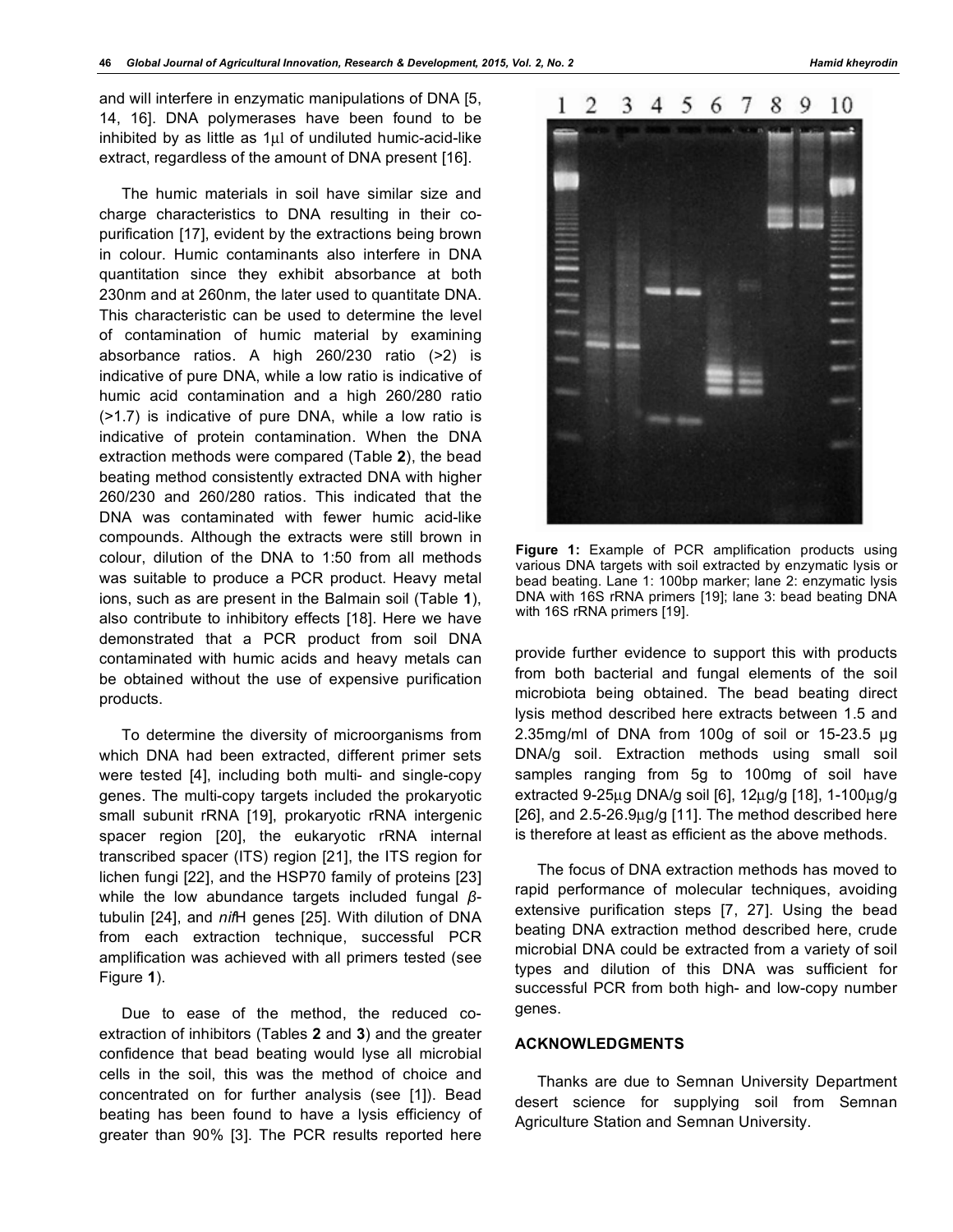

**Figure 2: a:** PCR amplification of the 16S ribosomal RNA gene can be carried out from most novel bacteria using primers that anneal to sequences which are highly conserved across bacterial species. Variable regions of the 16S rRNA gene can then be used to derive a phylogenetic tree. **b:** Metagenomics is based on sequencing of total DNA extracted from the environment. Gene content and frequencies are obtained for the entire ecosystem; however, assembly of the sequencing reads from the sequencing library inserts (which are indicated by coloured sequences) into the genomes of individual species is complicated by the large number of organisms that contribute to the DNA in the sample. **c:** Single-cell sequencing typically does not recover the entire genome; however, the reads obtained in the sequencing library are all genetically linked, which facilitates genome assembly. These genomes represent the integrated genetics and biochemistry of individual microbial species. Single-cell genomes can serve as a reference genome to aid the assembly of sequencing data for uncultivated species that are closely related. DNA or cDNA sequencing reads obtained through shotgun metagenomic or metatranscriptomic approaches can be mapped to the reference genomes (dashed arrow). Single-cell reference genomes can also provide phylogenetic placement for a substantial portion of the metagenomic reads that have not been previously assigned a taxonomy. 16S rRNA gene PCR is a rapid and inexpensive method to assign phylogeny and community composition. Metagenomics also provides community composition and gene content. Single-cell sequencing provides assembled contigs to determine genes and pathways within an individual cell.

### **REFERENCES**

- [1] Yeates C, Gillings MR, Davison AD, Altavilla N and Veal DA. PCR amplification of crude microbial DNA extracted from soil. Letters in Applied Microbiology. 1997; 25: 303-307. [PubMed]
- [2] Atlas RM. Diversity of microbial communities. Advances in Microbial Ecology 1984; 7: 1-47. http://dx.doi.org/10.1007/978-1-4684-8989-7\_1
- [3] Ogram A, Sayler GS and Barkay T. The extraction and purification of microbial DNA from sediments. Journal of Microbiological Methods 1987; 7: 57-66. http://dx.doi.org/10.1016/0167-7012(87)90025-X
- [4] Steffan RJ, Goksoyr J, Bej AK and Atlas RM. Recovery of DNA from soils and sediments. Applied and Environmental Microbiology 1998; 54: 2908-2915. [PMC free article] [PubMed]
- [5] Holben WE, Jansson JK, Chelm BK and Tiedje JM. DNA probe method for the detection of specific microorganisms in the soil bacterial community. Applied and Environmental Microbiology 1988; 54: 703-711. [PMC free article] [PubMed]
- [6] Porteous LA and Armstrong JL. Recovery of bulk DNA from soil by a rapid, small-scale extraction method. Current Microbiology 1991; 22: 345-348. http://dx.doi.org/10.1007/BF02092152
- [7] Borneman J, Skroch PW, O'Sullivan KM, Palus JA, Rumjanek NG, Jansen JL, *et al*. Molecular microbial diversity of an agricultural soil in Wisconsin. Applied and Environmental Microbiology 1996; 62: 1935-1943. [PMC free article] [PubMed]
- [8] More MI, Herrick JB, Silva MC, Ghiorse WC and Madsen EL. Quantitative cell lysis of indigenous microorganisms and rapid extraction of microbial DNA from sediment. Applied and